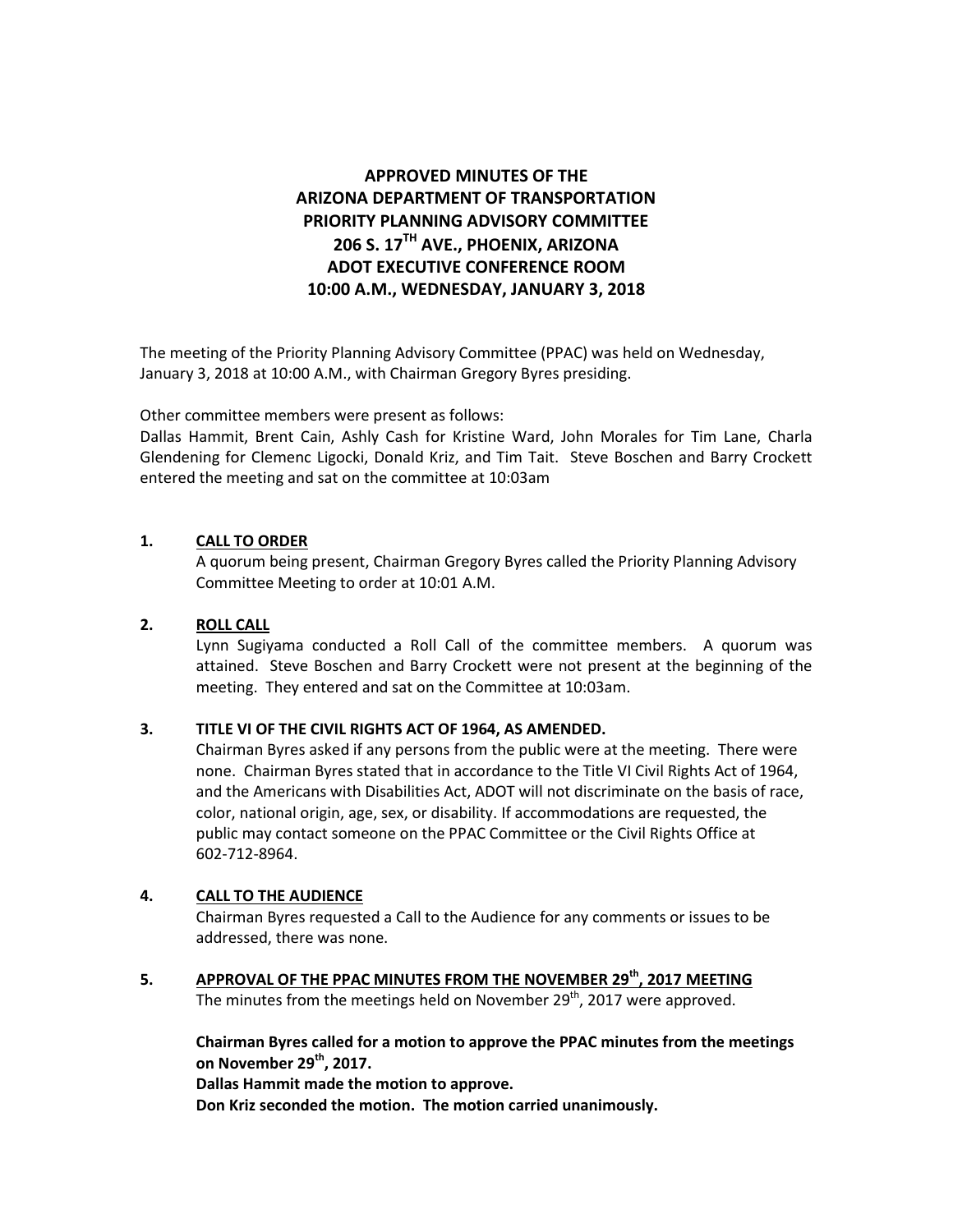### **5. PROGRAM MONITORING REPORT**

Report was distributed. No comments were made on the report.

FY 2018 – 2022 Transportation Facilities Construction Program – Project Modifications Discussion and Possible Action

### **Craig Regulski presented Item 7-a:**

| 7-a. | ROUTE NO:                  | I-10 @ MP 111.8                              | Page |
|------|----------------------------|----------------------------------------------|------|
|      | COUNTY:                    | Maricopa                                     |      |
|      | DISTRICT:                  | Central                                      |      |
|      | SCHEDULE:                  | FY 2018                                      |      |
|      | SECTION:                   | SR 85 - Verrado Way                          |      |
|      | <b>TYPE OF WORK:</b>       | Design General Purpose Lane                  |      |
|      | PROGRAM AMOUNT:            | \$7,800,000                                  |      |
|      | <b>PROJECT MANAGER:</b>    | Madhay Mundle                                |      |
|      | PROJECT:                   | F011901D, ADOT TIP 8877                      |      |
|      | REQUESTED ACTION:          | Defer the project from FY 2018 to FY 2019 in |      |
|      |                            | the Highway Construction Program. Transfer   |      |
|      |                            | funds in the amount of \$7,800,000 to the FY |      |
|      |                            | 2018 MAG RTP Contingency Fund #49918.        |      |
|      |                            | Approved by the MAG Regional Council on      |      |
|      |                            | September 27, 2017.                          |      |
|      | <b>NEW PROGRAM AMOUNT:</b> |                                              | \$00 |

**Chairman Byres called for a motion to approve Item 7-a. Dallas Hammit made the motion to approve. Brent Cain seconded the motion. The motion carried unanimously.**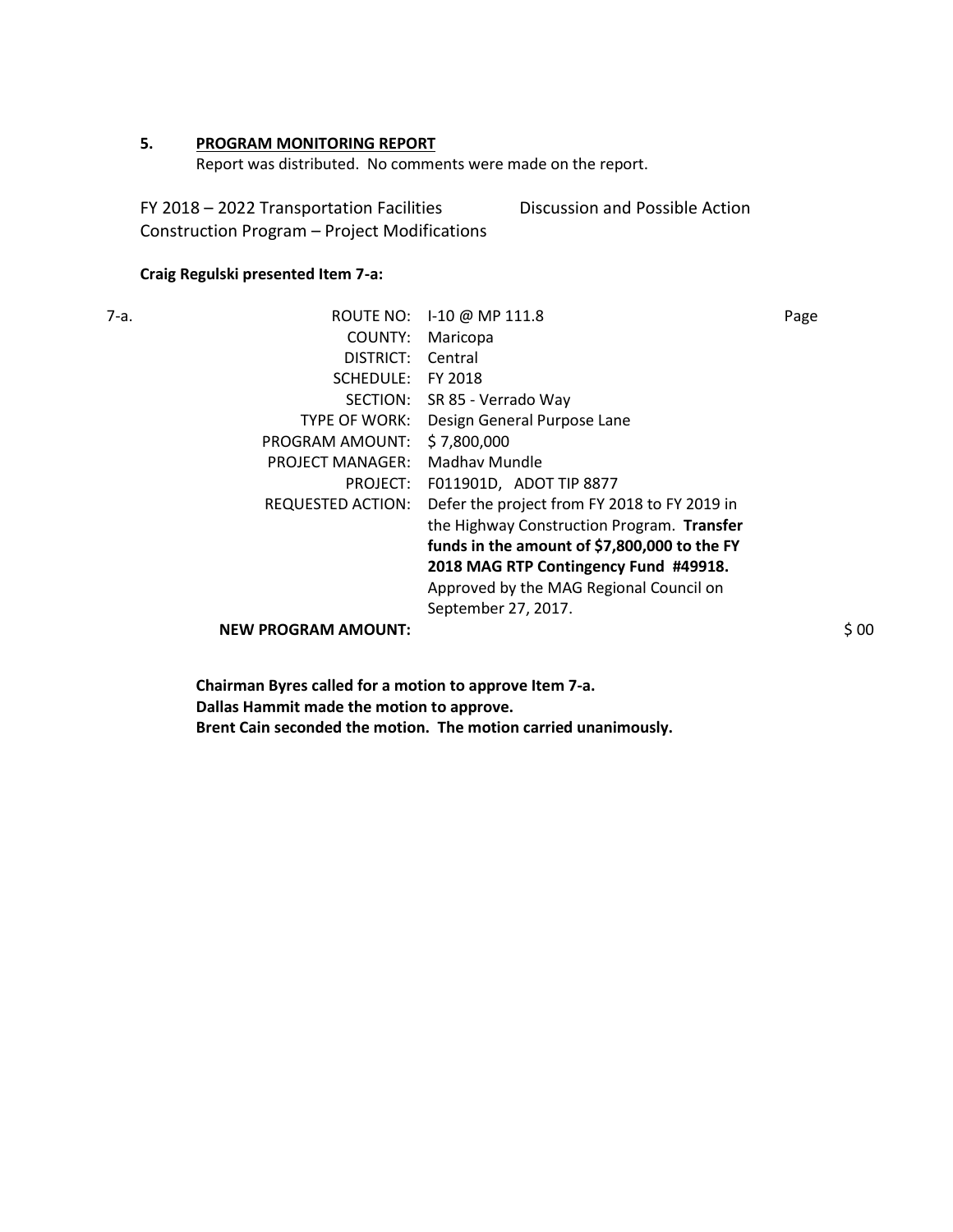## **Craig Regulski presented Item 7-b:**

| 7-b. |                            | ROUTE NO: 1-10 @ MP 111.8                    | Page  |
|------|----------------------------|----------------------------------------------|-------|
|      | COUNTY:                    | Maricopa                                     |       |
|      | DISTRICT:                  | Central                                      |       |
|      | SCHEDULE:                  | FY 2018                                      |       |
|      |                            | SECTION: SR 85 - Verrado Way                 |       |
|      | TYPE OF WORK:              | <b>Right of Way and Utilities</b>            |       |
|      | PROGRAM AMOUNT:            | \$8,300,000                                  |       |
|      | <b>PROJECT MANAGER:</b>    | Madhay Mundle                                |       |
|      | PROJECT:                   | F011901R, ADOT TIP 8877                      |       |
|      | REQUESTED ACTION:          | Defer the project from FY 2018 to FY 2019 in |       |
|      |                            | the Highway Construction Program. Transfer   |       |
|      |                            | funds in the amount of \$8,300,000 to the FY |       |
|      |                            | 2018 MAG RTP Contingency Fund #49918.        |       |
|      |                            | Approved by the MAG Regional Council on      |       |
|      |                            | September 27, 2017.                          |       |
|      | <b>NEW PROGRAM AMOUNT:</b> |                                              | \$ 00 |
|      |                            |                                              |       |

**Chairman Byres called for a motion to approve Item 7-b. Brent Cain made the motion to approve. Barry Crockett seconded the motion. The motion carried unanimously.**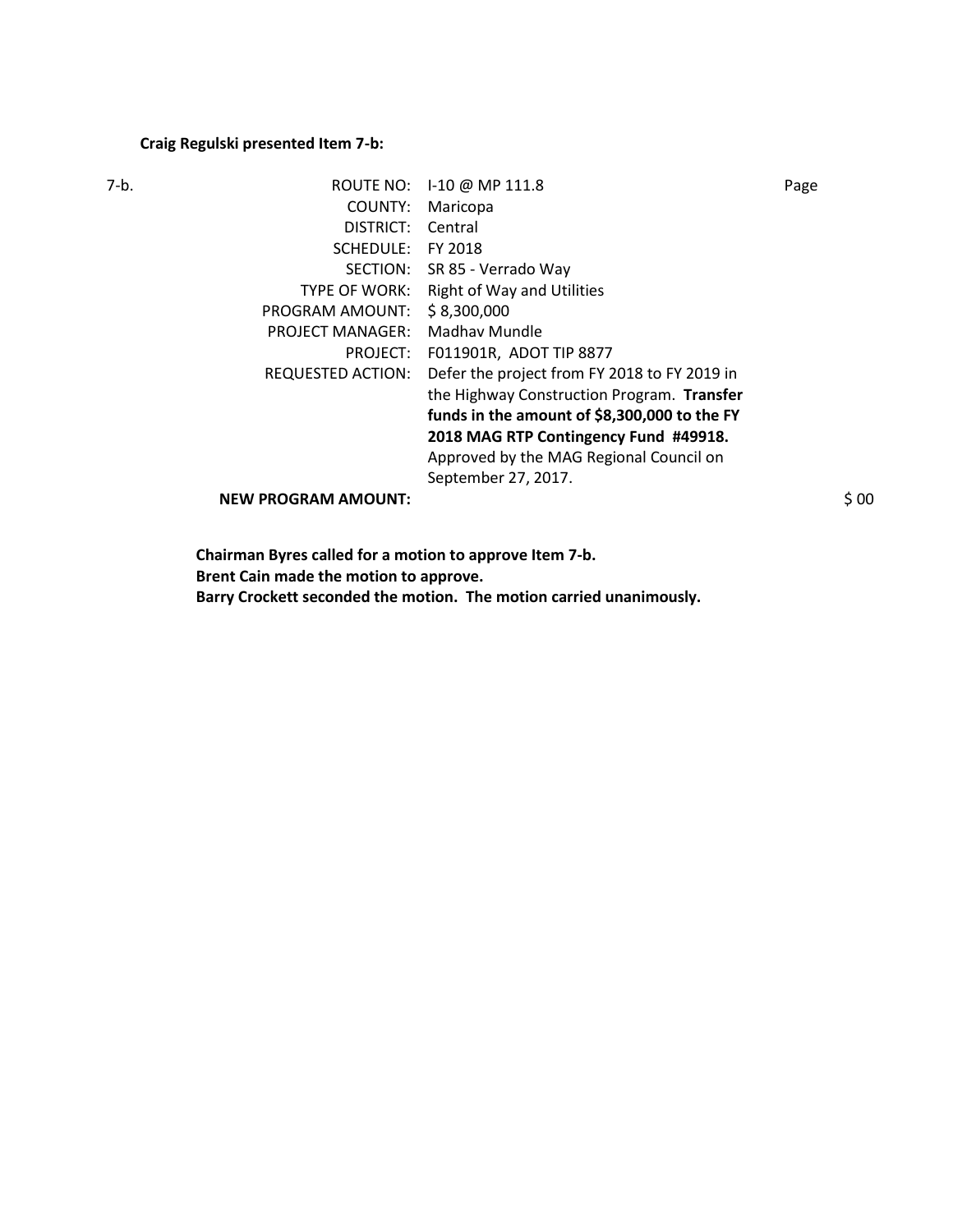FY 2018 – 2022 Transportation Facilities Construction Program – New Projects

### **Mohammad Zaid presented Item 7-c:**

| 7-с. | ROUTE NO:                  | SR 303L @ MP 110.0                          | Page      |
|------|----------------------------|---------------------------------------------|-----------|
|      | COUNTY:                    | Maricopa                                    |           |
|      | DISTRICT:                  | Central                                     |           |
|      | SCHEDULE:                  | New Project Request                         |           |
|      | SECTION:                   | Northern Ave - Clearview Blyd               |           |
|      | TYPE OF WORK:              | Design FMS (Freeway Management System)      |           |
|      | PROGRAM AMOUNT:            | New Project                                 |           |
|      | <b>PROJECT MANAGER:</b>    | Mohammad Zaid                               |           |
|      | PROJECT:                   | F000601D, Item #43416, ADOT TIP 8414        |           |
|      | REQUESTED ACTION:          | Establish the design of FMS for \$550,000.  |           |
|      |                            | Funds are from Item Number 43416. Change    |           |
|      |                            | the Project Length to 9 Miles. Change the   |           |
|      |                            | Project Name to Northern Ave - US 60 (Grand |           |
|      |                            | Ave). Contingent upon MAG approval by the   |           |
|      |                            | MAG Regional Council Executive Committee or |           |
|      |                            | the MAG Regional Council anticipated on     |           |
|      |                            | January 31, 2018.                           |           |
|      | <b>NEW PROGRAM AMOUNT:</b> |                                             | \$550,000 |

**Chairman Byres called for a motion to approve Item 7-c. Dallas Hammit made the motion to approve. Brent Cain seconded the motion. The motion carried unanimously.**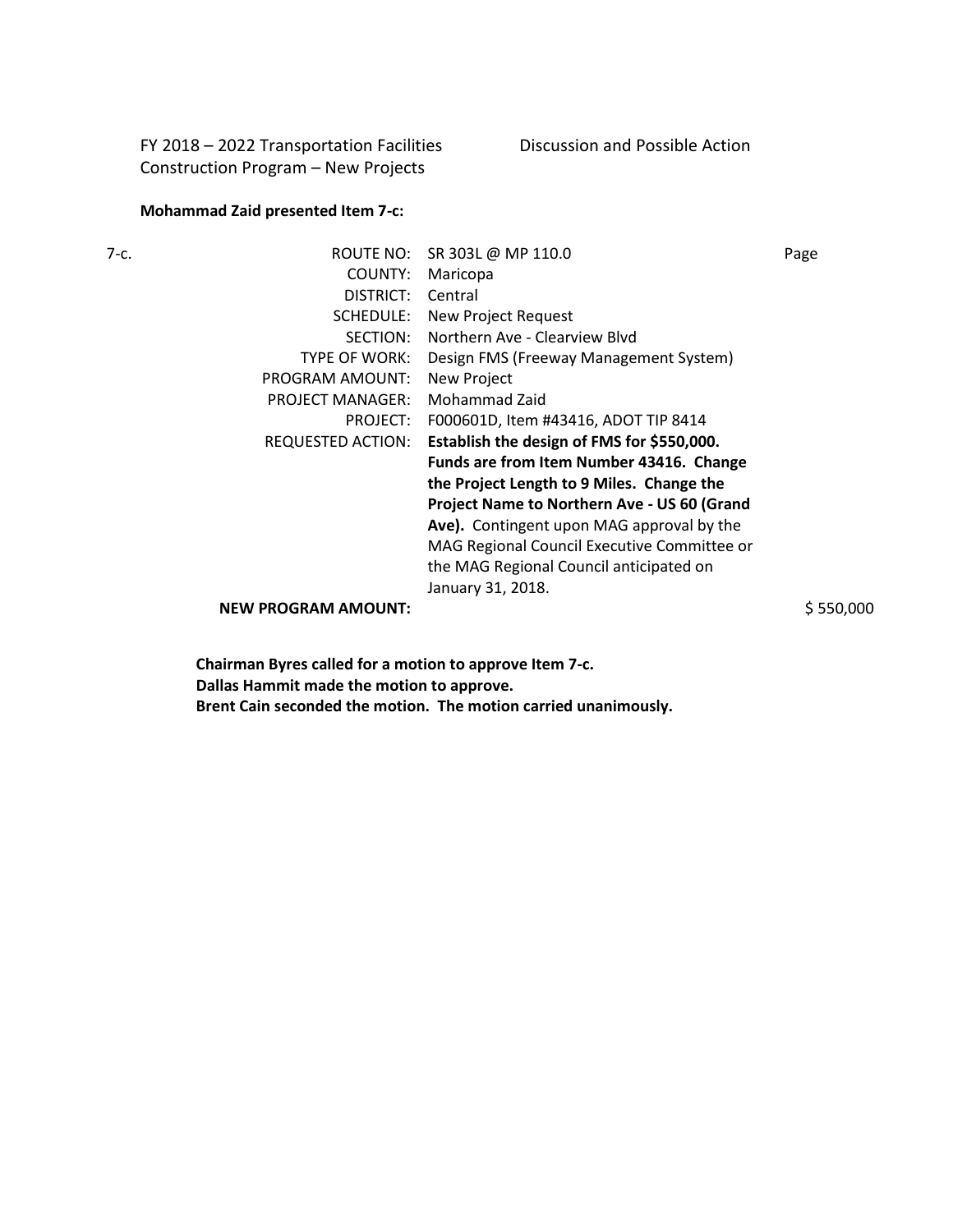## **Mohammad Zaid presented Item 7-d:**

| 7-d. | ROUTE NO:                  | SR 303L @ MP 120.0                             | Page      |
|------|----------------------------|------------------------------------------------|-----------|
|      | COUNTY:                    | Maricopa                                       |           |
|      | DISTRICT:                  | Central                                        |           |
|      | SCHEDULE:                  | New Project Request                            |           |
|      | SECTION:                   | Lake Pleasant Parkway - I-17                   |           |
|      | TYPE OF WORK:              | Design FMS (Freeway Management System)         |           |
|      | PROGRAM AMOUNT:            | New Project                                    |           |
|      | <b>PROJECT MANAGER:</b>    | Mohammad Zaid                                  |           |
|      | PROJECT:                   | F001301D, Item #43516, ADOT TIP 8413           |           |
|      | <b>REQUESTED ACTION:</b>   | Establish the design for \$550,000 in the      |           |
|      |                            | <b>Highway Construction Program. Funds are</b> |           |
|      |                            | from Item Number 43516. Change Project         |           |
|      |                            | Name to "US 60 (Grand Ave) - I-17." Change     |           |
|      |                            | the Beginning Milepost to 120.0. Change the    |           |
|      |                            | Project Length to 19 Miles in length.          |           |
|      |                            | Contingent upon MAG approval by the MAG        |           |
|      |                            | Regional Council Executive Committee or the    |           |
|      |                            | MAG Regional Council anticipated on January    |           |
|      |                            | 31, 2018.                                      |           |
|      | <b>NEW PROGRAM AMOUNT:</b> |                                                | \$550,000 |

**Chairman Byres called for a motion to approve Item 7-d. Steve Boschen made the motion to approve. Don Kriz seconded the motion. The motion carried unanimously.** 

**Jorge Vasquez presented Item 7-e:**

| 7-е. |                            | ROUTE NO: SR 377 @ MP 0.0                         | Page     |
|------|----------------------------|---------------------------------------------------|----------|
|      | COUNTY:                    | Navajo                                            |          |
|      | DISTRICT:                  | Northeast                                         |          |
|      | SCHEDULE:                  | New Project Request                               |          |
|      | SECTION:                   | SR 377 and the Apache Railway Company (APA)       |          |
|      |                            | <b>Railway Crossing</b>                           |          |
|      | TYPE OF WORK:              | Design for Railroad Surface Crossing Upgrade      |          |
|      | PROGRAM AMOUNT:            | New Project                                       |          |
|      | <b>PROJECT MANAGER:</b>    | Jorge Vasquez                                     |          |
|      | PROJECT:                   | T016301D, ADOT TIP 9319                           |          |
|      | REQUESTED ACTION:          | Establish the project for \$25,000 in the Highway |          |
|      |                            | Construction Program. Funds are available         |          |
|      |                            | from the FY 2018 Railway Highway Crossing         |          |
|      |                            | Fund #72618.                                      |          |
|      | <b>NEW PROGRAM AMOUNT:</b> |                                                   | \$25,000 |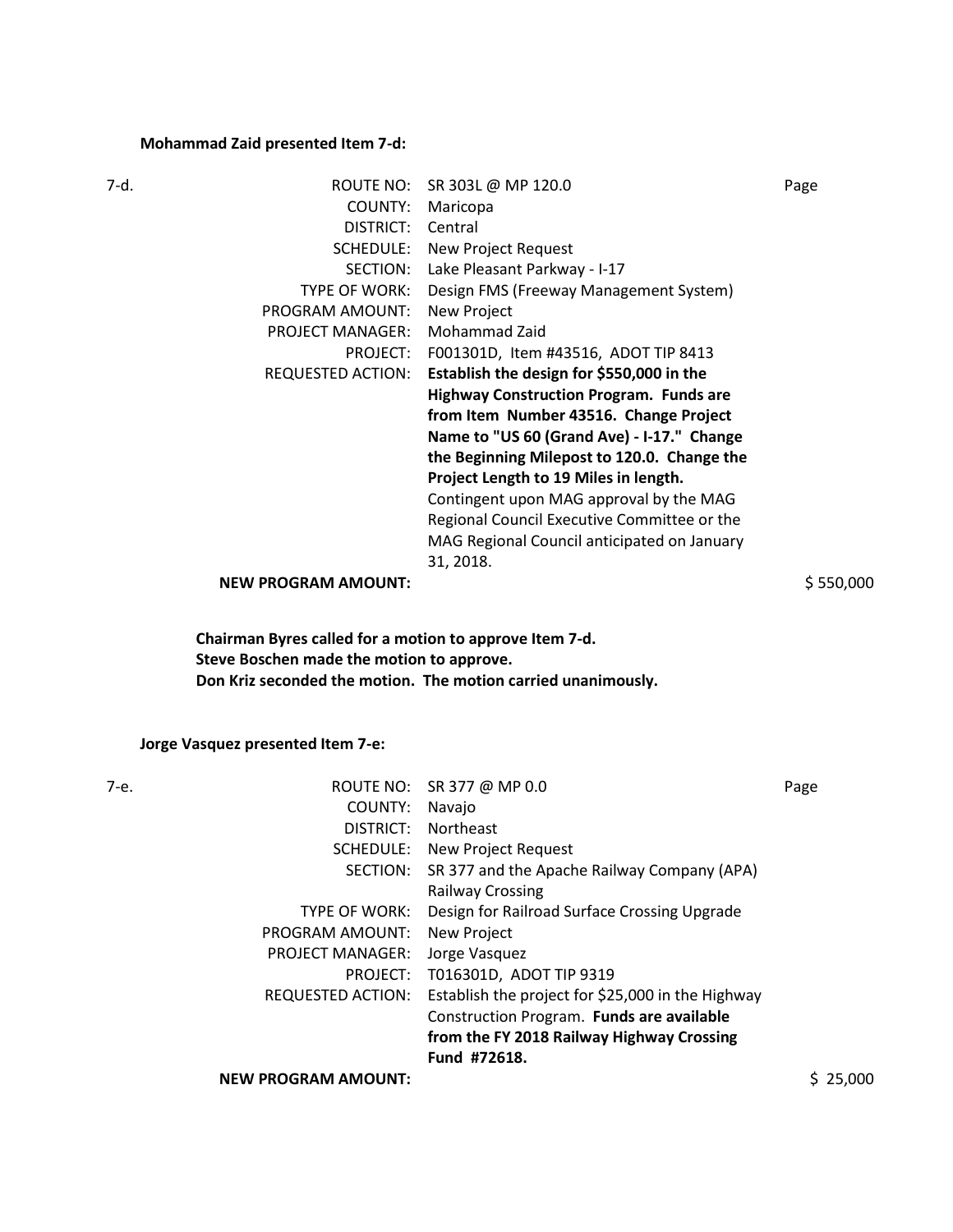**Chairman Byres called for a motion to approve Item 7-e. Steve Boschen made the motion to approve. Dallas Hammit seconded the motion. The motion carried unanimously.** 

FY 2018 – 2022 Transportation Facilities Construction Program – Project Modifications Discussion and Possible Action

### **Jorge Vasquez presented Item 7-f:**

| 7-f. | COUNTY:                    | Statewide                                              | Page      |
|------|----------------------------|--------------------------------------------------------|-----------|
|      |                            | DISTRICT: Statewide                                    |           |
|      | SCHEDULE:                  | FY 2018                                                |           |
|      |                            | SECTION: US Fish and Wildlife Service (USFWS)          |           |
|      |                            | TYPE OF WORK: Section 7 Review & Programmic Agreements |           |
|      | PROGRAM AMOUNT:            | \$271,000                                              |           |
|      | <b>PROJECT MANAGER:</b>    | Kristin Gade                                           |           |
|      | PROJECT:                   | M517801X, ADOT TIP 5710                                |           |
|      | <b>REQUESTED ACTION:</b>   | Increase the project by \$220,000 to \$491,000         |           |
|      |                            | Highway Construction Program. Funds are                |           |
|      |                            | available from the FY 2018 Federal Agency              |           |
|      |                            | Support Fund #76518.                                   |           |
|      | <b>NEW PROGRAM AMOUNT:</b> |                                                        | \$491.000 |

**Chairman Byres called for a motion to approve Item 7-f. Steve Boschen made the motion to approve. Dallas Hammit seconded the motion. The motion carried unanimously.**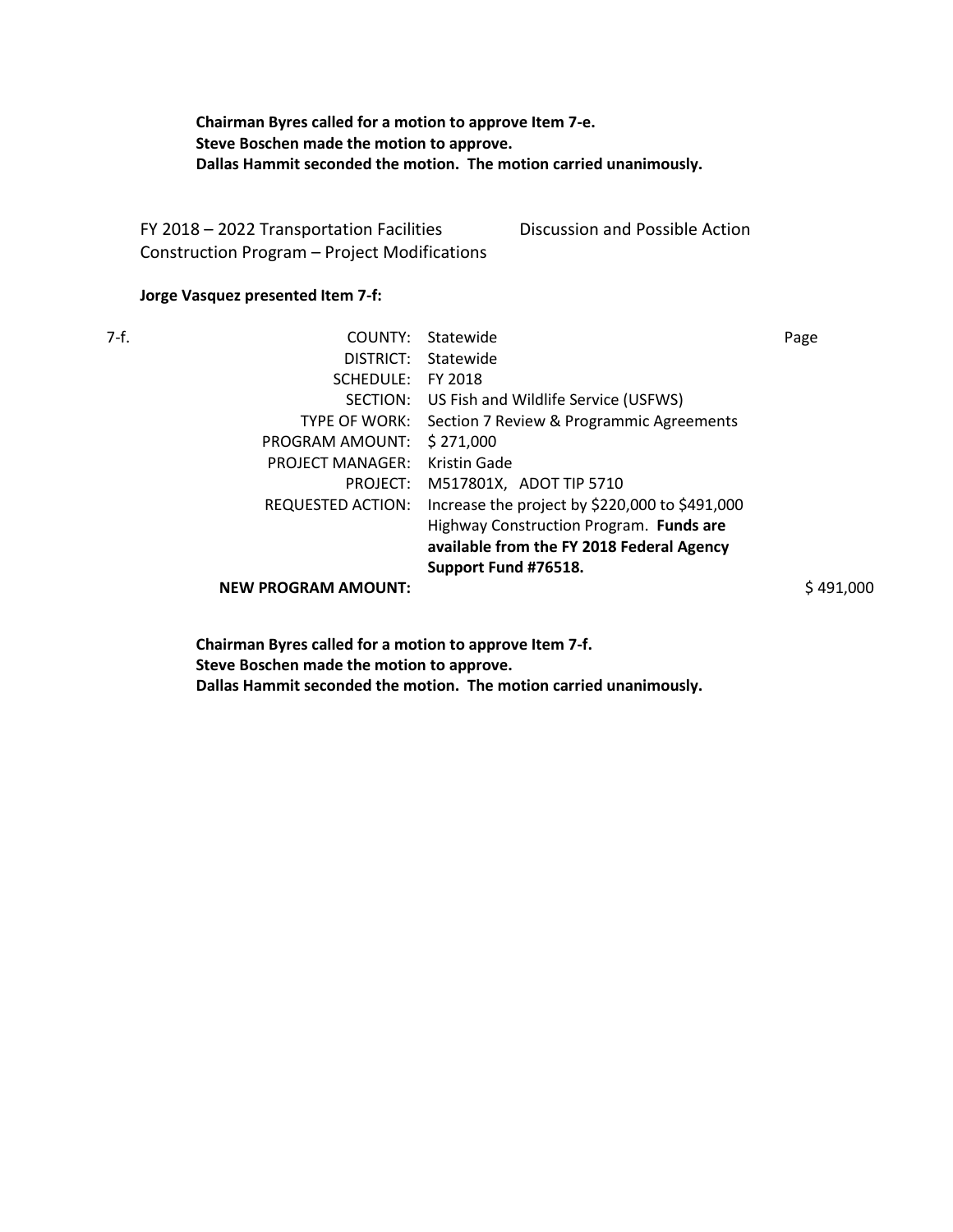#### **Floyd Roehrich presented Item 7-g:**

| 7-g. | COUNTY:                    | Statewide                                        | Page        |
|------|----------------------------|--------------------------------------------------|-------------|
|      | DISTRICT:                  | Statewide                                        |             |
|      | SCHEDULE:                  | FY 2018                                          |             |
|      | SECTION:                   | Public Private Partnership Program               |             |
|      | <b>TYPE OF WORK:</b>       | Evaluate the Public Private Partnership Projects |             |
|      | PROGRAM AMOUNT:            | \$3,000,000                                      |             |
|      | <b>PROJECT MANAGER:</b>    | Floyd Roehrich                                   |             |
|      | PROJECT:                   | M501105X, Subprogram 74518, ADOT TIP 7555        |             |
|      | REQUESTED ACTION:          | Increase the project by \$2,000,000 to           |             |
|      |                            | \$5,000,000 Highway Construction Program.        |             |
|      |                            | Funds are available from the FY 2018 Non-        |             |
|      |                            | Federal Statewide Contingency Fund #79918.       |             |
|      | <b>NEW PROGRAM AMOUNT:</b> |                                                  | \$5,000,000 |
|      |                            |                                                  |             |

**Chairman Byres called for a motion to approve Item 7-g. Steve Boschen made the motion to approve. Dallas Hammit seconded the motion. The motion carried unanimously.** 

### **Jason Bottjen presented Item 7-h:**

| 7-h. | COUNTY:                    | Statewide                                    | Page      |
|------|----------------------------|----------------------------------------------|-----------|
|      | DISTRICT:                  | Statewide                                    |           |
|      | SCHEDULE:                  | New Project Request                          |           |
|      | SECTION:                   | Smart Work Zone (SWZ) Operational Activity   |           |
|      | <b>TYPE OF WORK:</b>       | Develop Smart Work Zone Operational Activity |           |
|      | PROGRAM AMOUNT:            | New Project                                  |           |
|      | <b>PROJECT MANAGER:</b>    | Jason Bottjen                                |           |
|      | PROJECT:                   | M694901X, ADOT TIP 9318                      |           |
|      | <b>REQUESTED ACTION:</b>   | Establish the project for \$250,000 in the   |           |
|      |                            | Highway Construction Program. Funds are      |           |
|      |                            | available from the FY 2018 Modernization of  |           |
|      |                            | Projects Fund #70118.                        |           |
|      | <b>NEW PROGRAM AMOUNT:</b> |                                              | \$250,000 |
|      |                            |                                              |           |

**Chairman Byres called for a motion to approve Item 7-h. Brent Cain made the motion to approve. Barry Crockett seconded the motion. The motion carried unanimously.**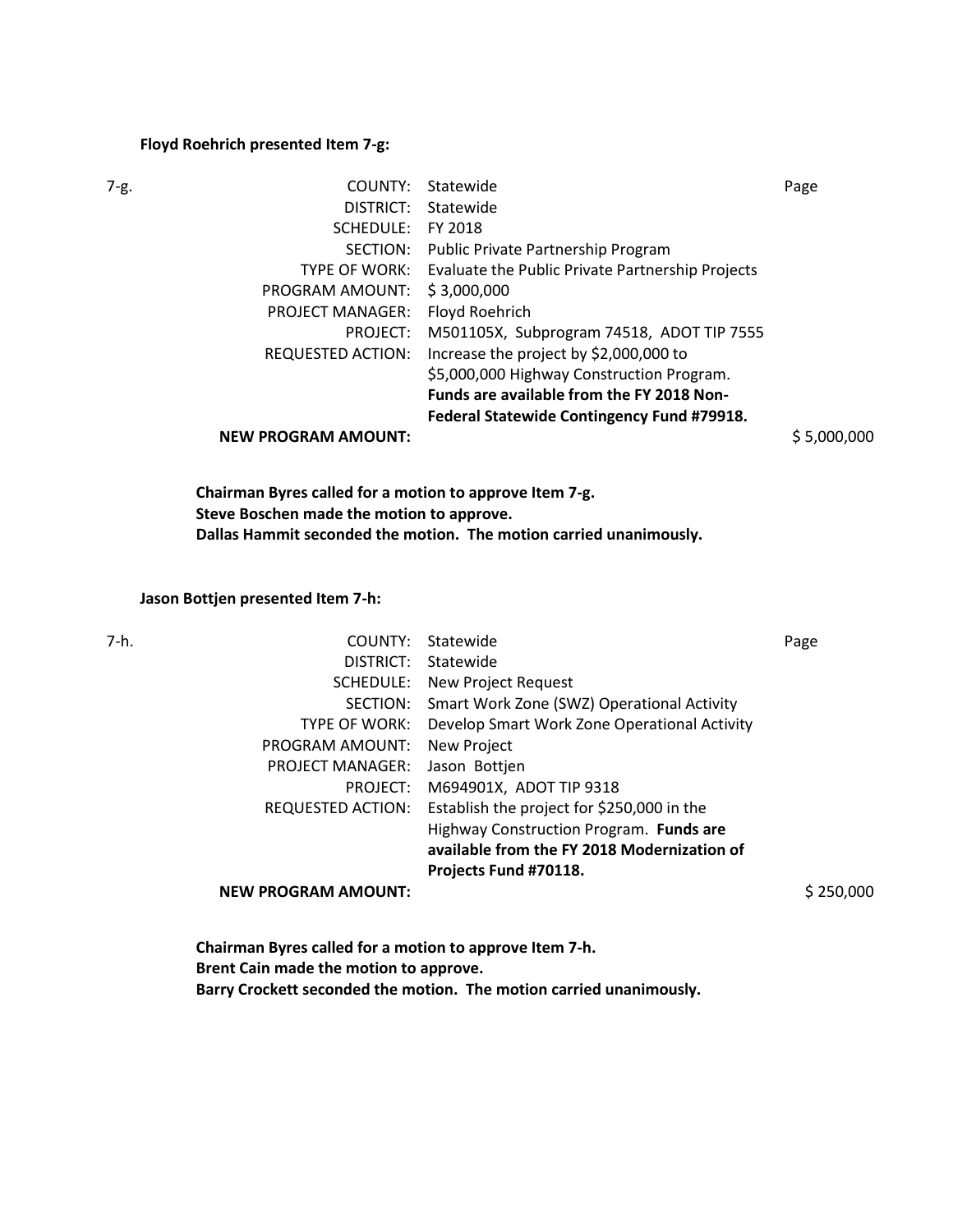## **Craig Regulski presented Items 7-i and 7j:**

| 7-i. |                            | ROUTE NO: SR 72 @ MP 28.6                        | Page      |
|------|----------------------------|--------------------------------------------------|-----------|
|      | COUNTY:                    | La Paz                                           |           |
|      | DISTRICT:                  | Southwest                                        |           |
|      | SCHEDULE: FY 2018          |                                                  |           |
|      |                            | SECTION: SR 72 at Joshua Drive                   |           |
|      | TYPE OF WORK:              | Design Intersection Improvements                 |           |
|      | PROGRAM AMOUNT:            | \$306,000                                        |           |
|      | <b>PROJECT MANAGER:</b>    | Craig Regulski                                   |           |
|      | PROJECT:                   | F008301D, ADOT TIP 8376                          |           |
|      | <b>REQUESTED ACTION:</b>   | Increase the design by \$201,000 to \$507,000 in |           |
|      |                            | the Highway Construction Program. Funds are      |           |
|      |                            | available from the FY 2018 Statewide Minor       |           |
|      |                            | Projects Fund #73318.                            |           |
|      | <b>NEW PROGRAM AMOUNT:</b> |                                                  | \$507,000 |
|      |                            |                                                  |           |

|                            |                                                   | Page                                                                                               |
|----------------------------|---------------------------------------------------|----------------------------------------------------------------------------------------------------|
| COUNTY:                    | La Paz                                            |                                                                                                    |
| DISTRICT:                  | Southwest                                         |                                                                                                    |
| SCHEDULE:                  |                                                   |                                                                                                    |
| SECTION:                   | SR 72 at Joshua Drive                             |                                                                                                    |
|                            |                                                   |                                                                                                    |
| PROGRAM AMOUNT:            | New Project                                       |                                                                                                    |
| <b>PROJECT MANAGER:</b>    | Craig Regulski                                    |                                                                                                    |
| PROJECT:                   | F008301R, ADOT TIP 8376                           |                                                                                                    |
| <b>REQUESTED ACTION:</b>   | Establish the project for \$32,000 in the Highway |                                                                                                    |
|                            | Construction Program. Funds are available         |                                                                                                    |
|                            | from the FY 2018 Statewide Minor Projects         |                                                                                                    |
|                            | Fund #73318.                                      |                                                                                                    |
| <b>NEW PROGRAM AMOUNT:</b> |                                                   | \$32,000                                                                                           |
|                            |                                                   | ROUTE NO: SR 72 @ MP 28.6<br>New Project Request<br>TYPE OF WORK: Design Intersection Improvements |

**Chairman Byres called for a motion to approve Items 7-i and 7-j. Barry Crockett made the motion to approve. Brent Cain seconded the motion. The motion carried unanimously.**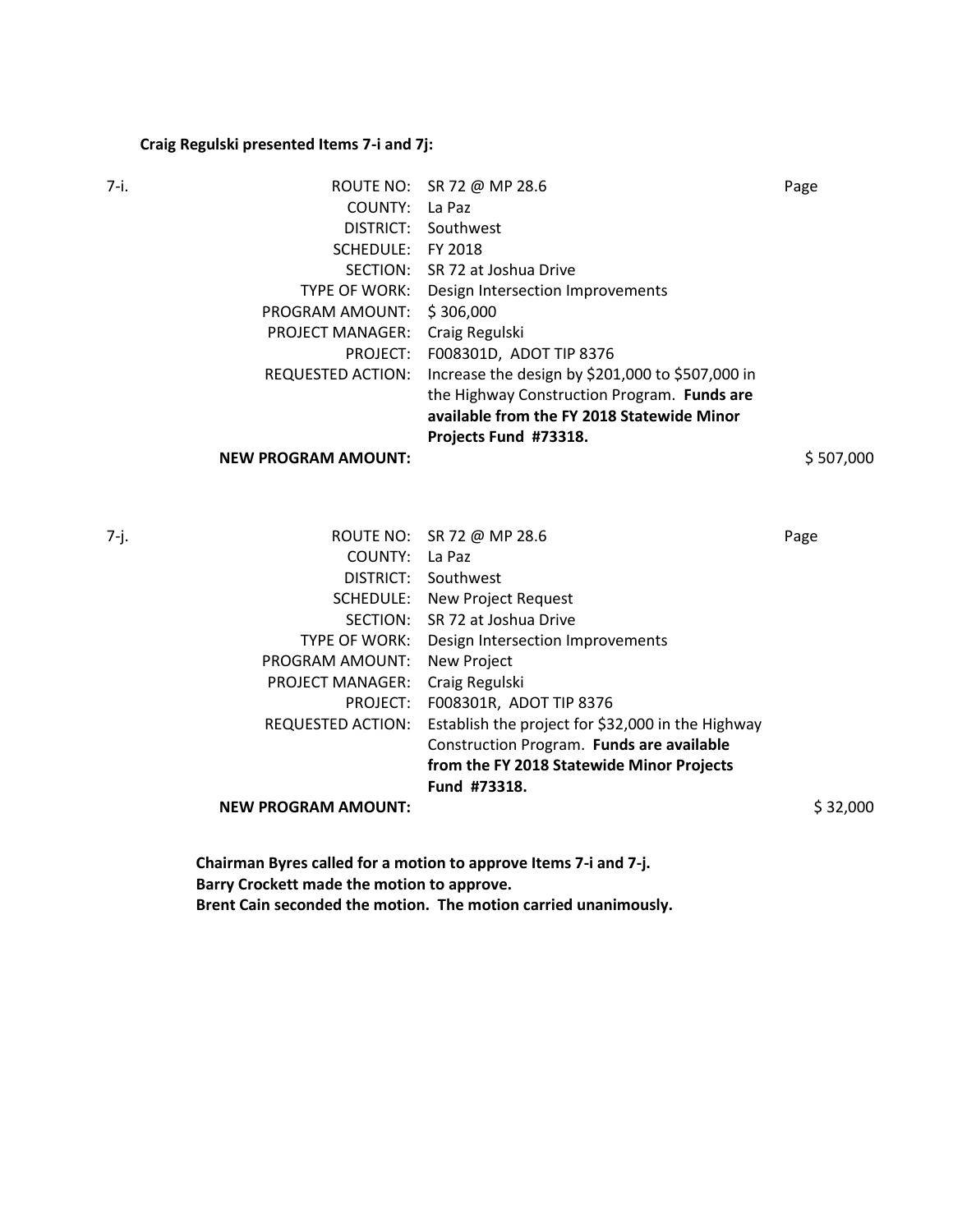### **Todd Emery presented Item 7-k:**

| 7-k. | ROUTE NO:                  | Former US 80 @ MP 0.0                      | Page      |
|------|----------------------------|--------------------------------------------|-----------|
|      | COUNTY:                    | Statewide                                  |           |
|      | DISTRICT:                  | Statewide                                  |           |
|      | SCHEDULE:                  | New Project Request                        |           |
|      | SECTION:                   | Former US 80, Yuma – New Mexico State Line |           |
|      | <b>TYPE OF WORK:</b>       | <b>Corridor Management Plan</b>            |           |
|      | PROGRAM AMOUNT:            | New Project                                |           |
|      | <b>PROJECT MANAGER:</b>    | LeRoy Brady                                |           |
|      | PROJECT:                   | M696701X, ADOT TIP 100109                  |           |
|      | <b>REQUESTED ACTION:</b>   | Establish the project for \$120,000 in the |           |
|      |                            | Highway Construction Program. Funds are    |           |
|      |                            | available from the FY 2018 Non-Federal     |           |
|      |                            | <b>Statewide Contingency Fund #79918.</b>  |           |
|      | <b>NEW PROGRAM AMOUNT:</b> |                                            | \$120,000 |

**Chairman Byres called for a motion to approve Item 7-k. Dallas Hammit made the motion to approve. Brent Cain seconded the motion. The motion carried unanimously.** 

## **Adrian Leon presented Items 7-l and 7m:**

| 7-I. |                            | ROUTE NO: 1-17 @ MP 202.0               | Page        |
|------|----------------------------|-----------------------------------------|-------------|
|      | COUNTY:                    | Maricopa                                |             |
|      | DISTRICT:                  | Central                                 |             |
|      | SCHEDULE:                  | New Project Request                     |             |
|      | SECTION:                   | Indian School Road TI                   |             |
|      | TYPE OF WORK:              | Predesign and Environmental             |             |
|      | PROGRAM AMOUNT:            | New Project                             |             |
|      | <b>PROJECT MANAGER:</b>    | Adrian Leon                             |             |
|      | PROJECT:                   | F016601R, ADOT TIP 8888                 |             |
|      | <b>REQUESTED ACTION:</b>   | Establish the right of way project for  |             |
|      |                            | \$1,100,000 in the Highway Construction |             |
|      |                            | Program. Funds are from ADOT TIP 8888.  |             |
|      |                            | Approved by the MAG Regional Council on |             |
|      |                            | September 27, 2017.                     |             |
|      | <b>NEW PROGRAM AMOUNT:</b> |                                         | \$1,100,000 |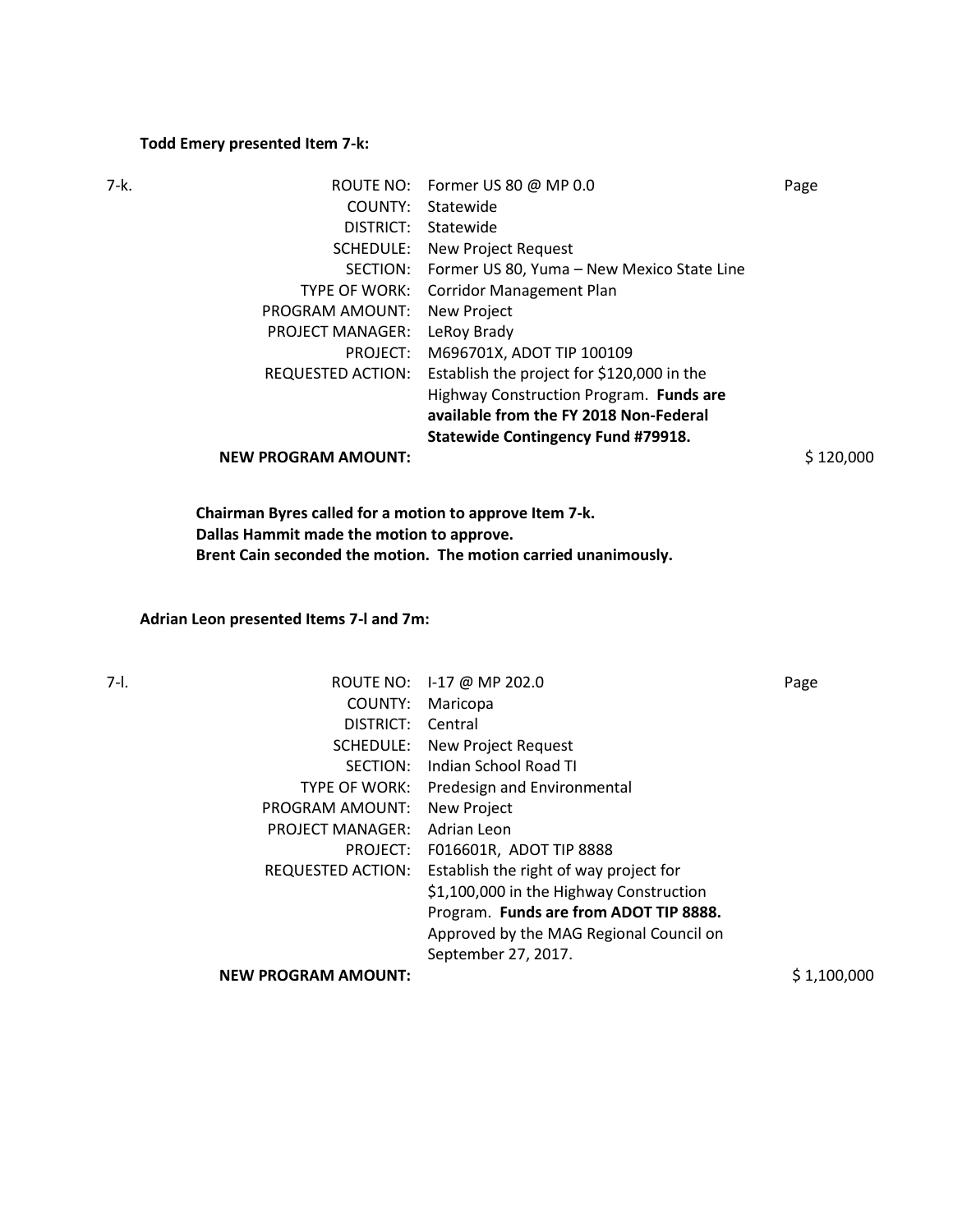| 7-m. |                            | ROUTE NO: 1-17 @ MP 202.0                          | Page      |
|------|----------------------------|----------------------------------------------------|-----------|
|      | COUNTY:                    | Maricopa                                           |           |
|      | DISTRICT:                  | Central                                            |           |
|      | SCHEDULE:                  | New Project Request                                |           |
|      | SECTION:                   | Indian School Road TI                              |           |
|      | TYPE OF WORK:              | Predesign and Environmental                        |           |
|      | PROGRAM AMOUNT:            | New Project                                        |           |
|      | <b>PROJECT MANAGER:</b>    | Adrian Leon                                        |           |
|      | PROJECT:                   | F016601U, ADOT TIP 8888                            |           |
|      | <b>REQUESTED ACTION:</b>   | Establish the utility project for \$100,000 in the |           |
|      |                            | Highway Construction Program. Funds are            |           |
|      |                            | from ADOT TIP 8888. Approved by the MAG            |           |
|      |                            | Regional Council on September 27, 2017.            |           |
|      | <b>NEW PROGRAM AMOUNT:</b> |                                                    | \$100,000 |
|      |                            |                                                    |           |
|      |                            |                                                    |           |

**Chairman Byres called for a motion to approve Items 7-l and 7-m. Dallas Hammit made the motion to approve. Don Kriz seconded the motion. The motion carried unanimously.** 

**It was discovered that Item 7-l had the wrong corresponding PRB Form. The correct PRB Form will be attached for the State Transportation Board Meeting.** 

- 8. Listed below are the next regularly scheduled meetings of the Priority Planning Advisory Committee (PPAC). Meetings will be held in the ADOT Board Room, however, times, dates, and location may change and will be announced at the time of the distribution of the agenda. Information Only
	- January 31, 2018 10:00am Wednesday
	- March 1, 2018 10:00am Thursday
	- April 4, 2018 10:00am Wednesday
	- May 2, 2018 10:00am Wednesday
	- May 30, 2018 10:00am Wednesday
	- July 5, 2018 10:00am Thursday
	- August 1, 2018 10:00am Wednesday
	- September 5, 2018 10:00am Wednesday
	- October 3, 2018 10:00am Wednesday
	- October 31, 2018 10:00am Wednesday
	- December 5, 2018 10:00am Wednesday
- 9. Adjourn Priority Planning Advisory Committee Meeting